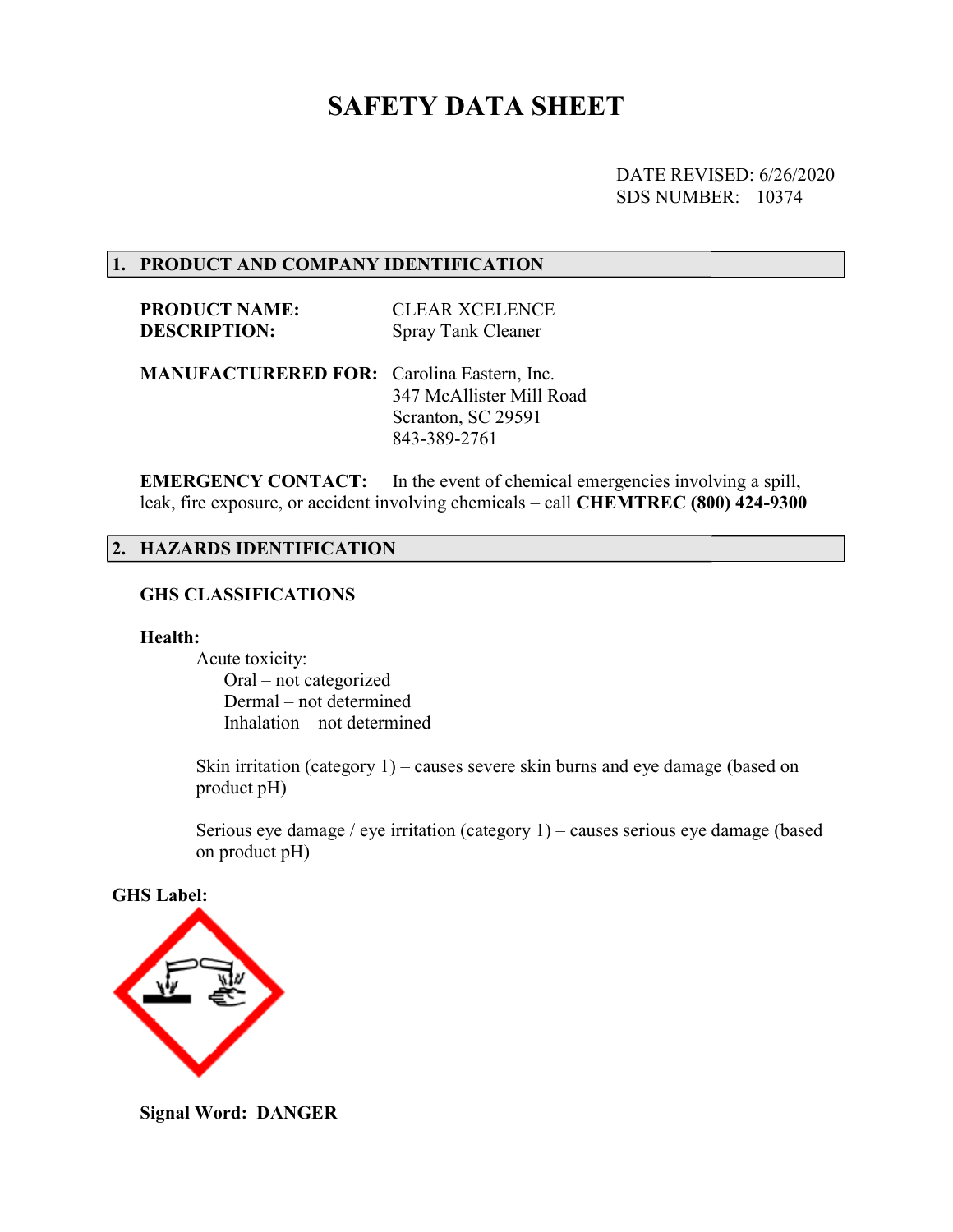#### Precautionary Statements:

#### General:

If medical advice is needed, have product container or label at hand.

Keep out of reach of children.

Store locked up.

Read label before use.

Do not breathe fumes, mist, vapors, or spray.

Wash hands, face, and other affected areas thoroughly after handling.

Do not eat, drink, or smoke when using this product.

Use only outdoors or in a well ventilated area.

Wear protective gloves / protective clothing / eye protection / face protection.

### Response:

IF SWALLOWED: Immediately call a POISON CENTER or doctor / physician if you feel unwell. Rinse mouth. Do NOT induce vomiting.

IF ON SKIN (or hair): Immediately call a POISON CENTER or doctor / physician if you feel unwell. Take off contaminated clothing and wash it before reuse. Rinse skin (or hair) cautiously with water for several minutes.

If skin irritation occurs: get medical advice or attention.

IF INHALED: Immediately call a POISON CENTER / doctor / seek medical attention if you feel unwell. Remove person to fresh air and keep comfortable for breathing.

IF IN EYES: Immediately call a POISON CENTER / doctor / seek medical attention if you feel unwell. Rinse cautiously with water for several minutes. Remove contact lenses if present and easy to do – continue rinsing.

If eye irritation persists: Get medical advice / attention.

# 3. COMPOSITION/INFORMATION ON INGREDIENTS

| 'Components         | <b>CAS</b> Number | Percentage |
|---------------------|-------------------|------------|
| Proprietary Mixture | N/A               | >98%       |
| <i>s</i> opropanol  | $67 - 63 - 0$     | $< 1.0\%$  |
| 2-Butoxyethanol     | $111 - 76 - 2$    | $< 1.0\%$  |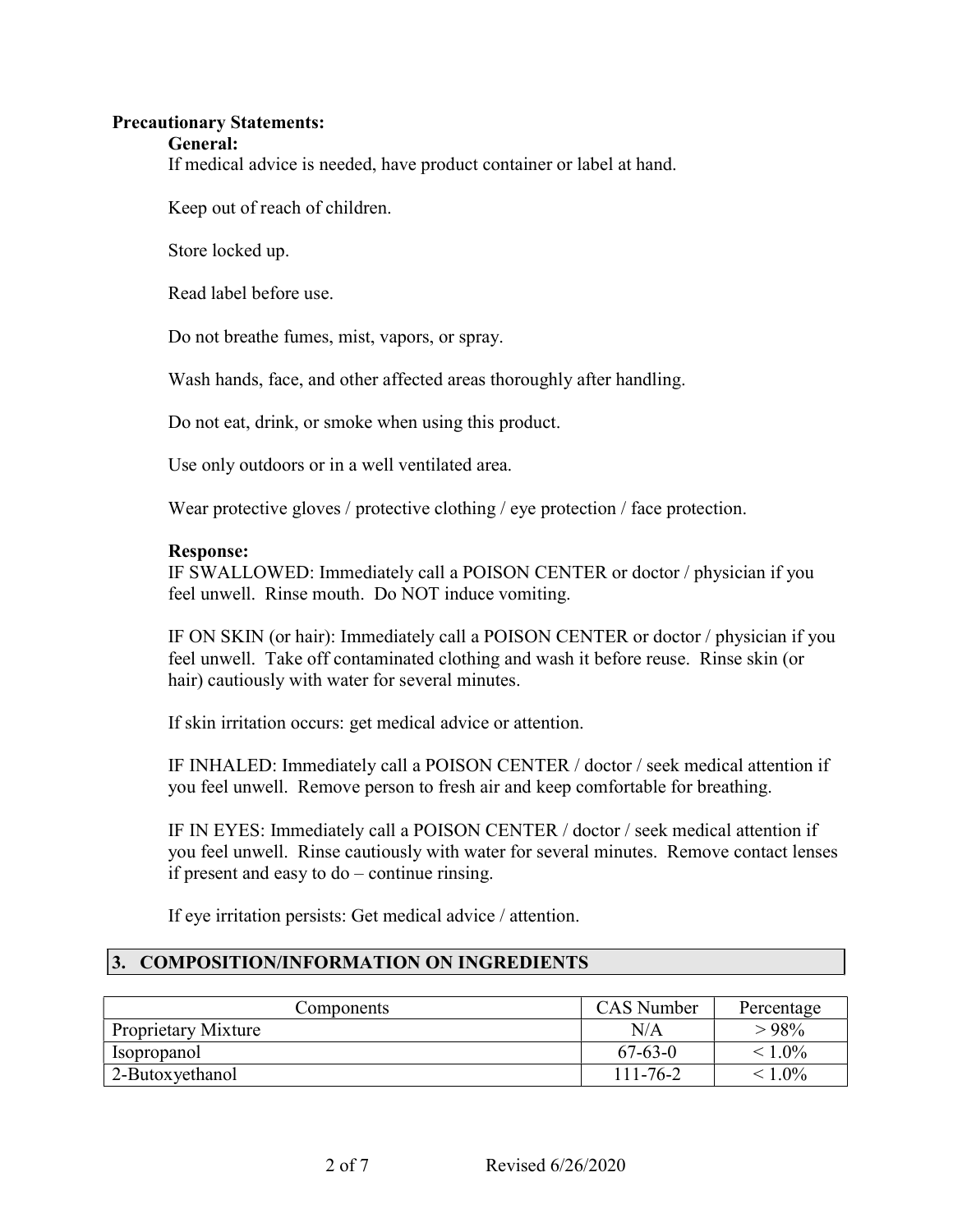# 4. FIRST AID MEASURES

EYES: Hold eye open and rinse slowly and gently with water for 15-20 minutes. Remove contact lens, if present, after the first 5 minutes, then continue rinsing eye. Call a poison control center or doctor for treatment advice.

SKIN: Remove contaminated clothing. Rinse skin immediately with plenty of water for 15-20 minutes. Call a doctor / physician if irritation occurs.

INHALED: After vapor exposure, remove to fresh air. Call a physician if breathing difficulties or irritation persist.

INGESTION: Call a poison control center or doctor immediately for treatment advice. Have the person rinse mouth with water. Give one to three glasses of water to dilute stomach contents. Do not induce vomiting unless told to do so by a poison control center or doctor. Do not give anything by mouth to an unconscious person.

## 5. FIRE FIGHTING MEASURES

**EXTINGUISHING MEDIA:** water spray, dry chemical, foam or carbon dioxide  $(CO<sub>2</sub>)$ .

FIRE FIGHTING PROCEDURES: Fight fire from a safe distance and protected location. Fight fire upwind to avoid hazardous vapors and decomposing products. Heat may build pressure and rupture closed containers, spreading fire and increasing the risk of injury. Water may be ineffective in fire fighting. Use water spray/fog for cooling containers and firefighters. Notify proper authorities if liquid material enters the sewer or pubic waters.

FIRE FIGHTING EQUIPMENT: As with any fire, wear self-contained breathing apparatus pressure demand, (MSHA/NIOSH approved or equivalent) and full protective gear.

### 6. ACCIDENTAL RELEASE MEASURES

SPILL AND LEAK RESPONSE: Uncontrolled releases should be responded to by trained personnel using pre-planned procedures. Proper protective equipment should be used. In case of a spill, clear the affected area, protect people, and respond with trained personnel.

PERSONAL PROTECTIVE EQUIPMENT: For incidental releases use impermeable gloves, goggles, face shield, and appropriate body protection. In the event of a large release, use impermeable gloves, chemically resistant suit and boots, and hard hat. Self-Contained Breathing Apparatus or respirator may be required where engineering controls are not adequate or conditions for potential exposure exist. When respirators are required, select NIOSH/MSHA approved based on actual or potential airborne concentrations in accordance with the latest OSHA and/or ANSI recommendations.

ENVIRONMENTAL PRECAUTIONS: Stop spill at source. Construct temporary dikes of dirt, sand, or appropriate readily available material to prevent spreading of material. Close cap or valves and/or block or plug hole in leaking container and transfer to another container.

3 of 7 Revised 6/26/2020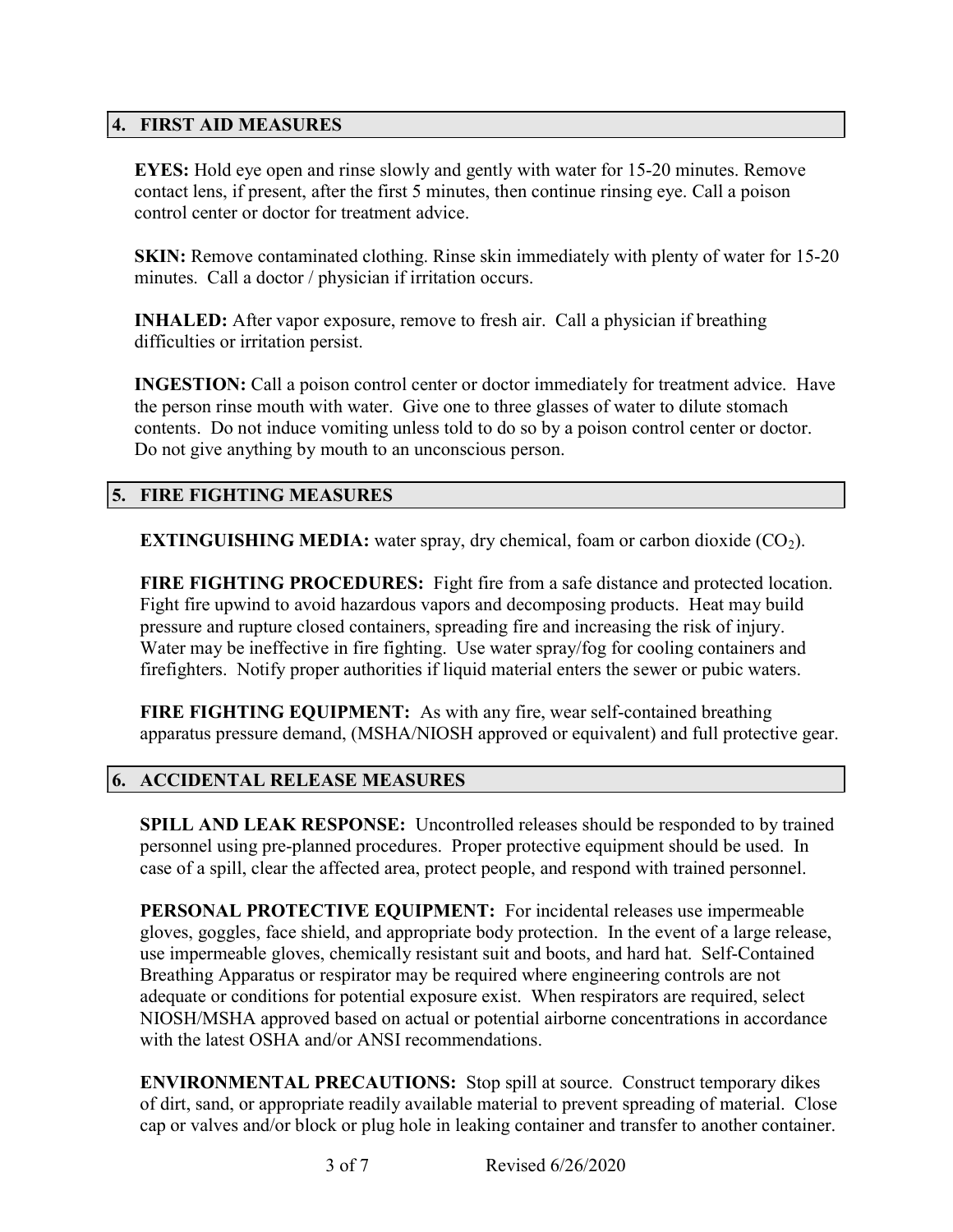Keep from entering storm sewers and ditches which lead to waterways, and if necessary, call the local fire or police department for immediate assistance.

CONTAINMENT AND CLEANUP: Spilled material is very slippery. Neutralize spill with soda ash or lime. Absorb spilled liquid with polypads or other absorbent materials. Clean up with non-combustible absorbent (such as sand or soil). Shovel up and place all spill residue in suitable containers. Use detergent if needed. Dispose of at an appropriate waste disposal facility according to current applicable laws and regulations and product characteristics at time of disposal.

# 7. HANDLING AND STORAGE

HANDLING: Follow all SDS / label precautions when using this product. Do not reuse the container.

STORAGE: Store in a cool, dry, well ventilated area. Store locked up.

# 8. EXPOSURE CONTROLS/PERSONAL PROTECTION

ENGINEERING CONTROLS: Facilities storing or utilizing this material should be equipped with an eyewash station, safety shower, and adequate ventilation.

Ventilation System: A system of local and / or general exhaust may be necessary to keep employee exposures below the Airborne Exposure Limits. Local exhaust ventilation is generally preferred because it can control the emission of the contaminant at its source, preventing dispersion of it into the general work area. Please refer to the ACGIH document, Industrial Ventilation, A Manual of Recommended Practices, most recent edition, for details.

RESPIRATORY PROTECTION: Avoid high concentrations of vapor and/or mist. Use local exhaust if available or use NIOSH/MSHA approved organic vapor respirator as necessary.

| Component          | <b>OSHA PEL</b> | <b>ACGIH TLV</b> |
|--------------------|-----------------|------------------|
| <i>Isopropanol</i> | 400 ppm TWA     | 400 ppm TWA      |
| 2-Butoxyethanol    | 50 ppm TWA      | 20 ppm TWA       |

EYE PROTECTION: Wear OSHA standard chemical splash goggles or face mask; avoid eye contact at all times.

**SKIN PROTECTION:** Clean, body-covering clothing should be used. Use impervious gloves such as neoprene. Avoid prolonged and unnecessary skin contact with product.

# 9. PHYSICAL AND CHEMICAL PROPERTIES

| Appearance             | Yellowish, Clear to Slightly Hazy Liquid |
|------------------------|------------------------------------------|
| Odor                   | Fatty                                    |
| $pH$ (neat)            | $10.5 - 12.5$                            |
| Freeze / Melting Point | Not Determined                           |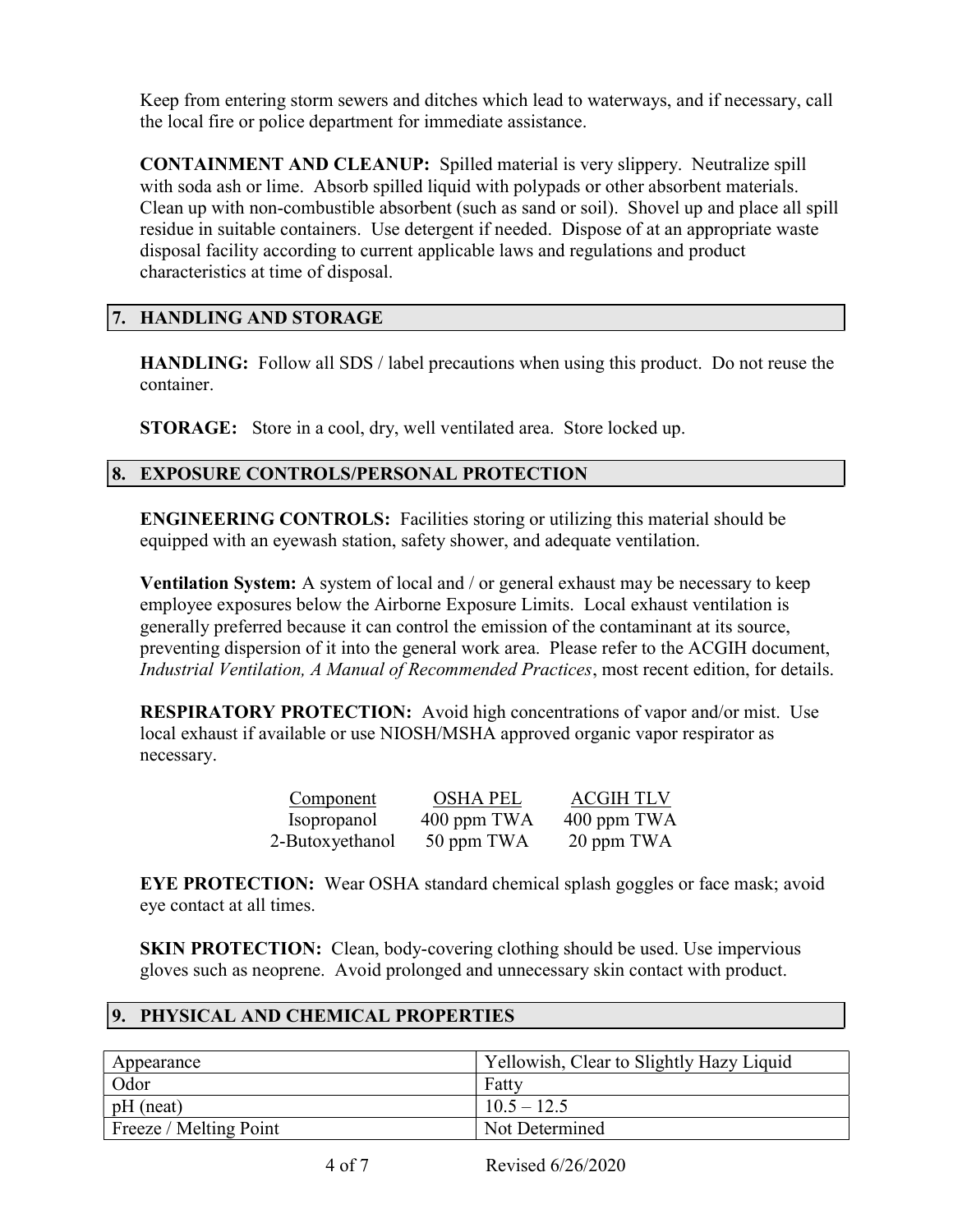| Boiling Point / Range             | Not Determined |
|-----------------------------------|----------------|
| Specific Gravity $(25^{\circ}C)$  | $1.0 - 1.1$    |
| <b>Flash Point</b>                | $>93$ °C       |
| Solubility in Water               | Soluble        |
| Viscosity $(25^{\circ}F)$         | $50 - 300$ cps |
| Odor Threshold                    | Not Determined |
| <b>Evaporation Rate</b>           | Not Determined |
| Upper / Lower Flammability Limits | Not Determined |
| Vapor Pressure                    | Not Determined |
| Vapor Density                     | Not Determined |
| <b>Auto-Ignition Point</b>        | Not Determined |
| <b>Decomposition Temperature</b>  | Not Determined |

# 10. STABILITY AND REACTIVITY

CHEMICAL STABILITY: Stable at ambient temperatures and atmospheric pressure.

CONDITIONS TO AVOID: Extreme temperatures.

HAZARDOUS DECOMPOSITION: Combustion will produce carbon oxides, nitrogen oxides, and ammonia.

### HAZARDOUS POLYMERIZATION: Will not occur.

# 11. TOXICOLOGICAL INFORMATION

### ACUTE:

Eye – contact with product may cause severe eye damage. Avoid eye contact with product at all times.

Skin – contact with product may cause damage and may be harmful if absorbed through the skin. Avoid prolonged and unnecessary skin contact with the product.

Inhalation –inhaling concentrated vapors will be harmful and may cause nasal and respiratory tract irritation. Overexposure by inhalation may cause headache, nausea, weakness, and lightheadedness.

Swallowing – may cause burning pain in mouth, throat, and abdomen and coughing and constriction of the throat, followed by nausea, vomiting, and diarrhea. Do not taste or swallow product.

Chronic exposure: no data available

Aggravation of pre-existing conditions: no data available

Specific Target Organ Toxicity – Single Exposure: no data available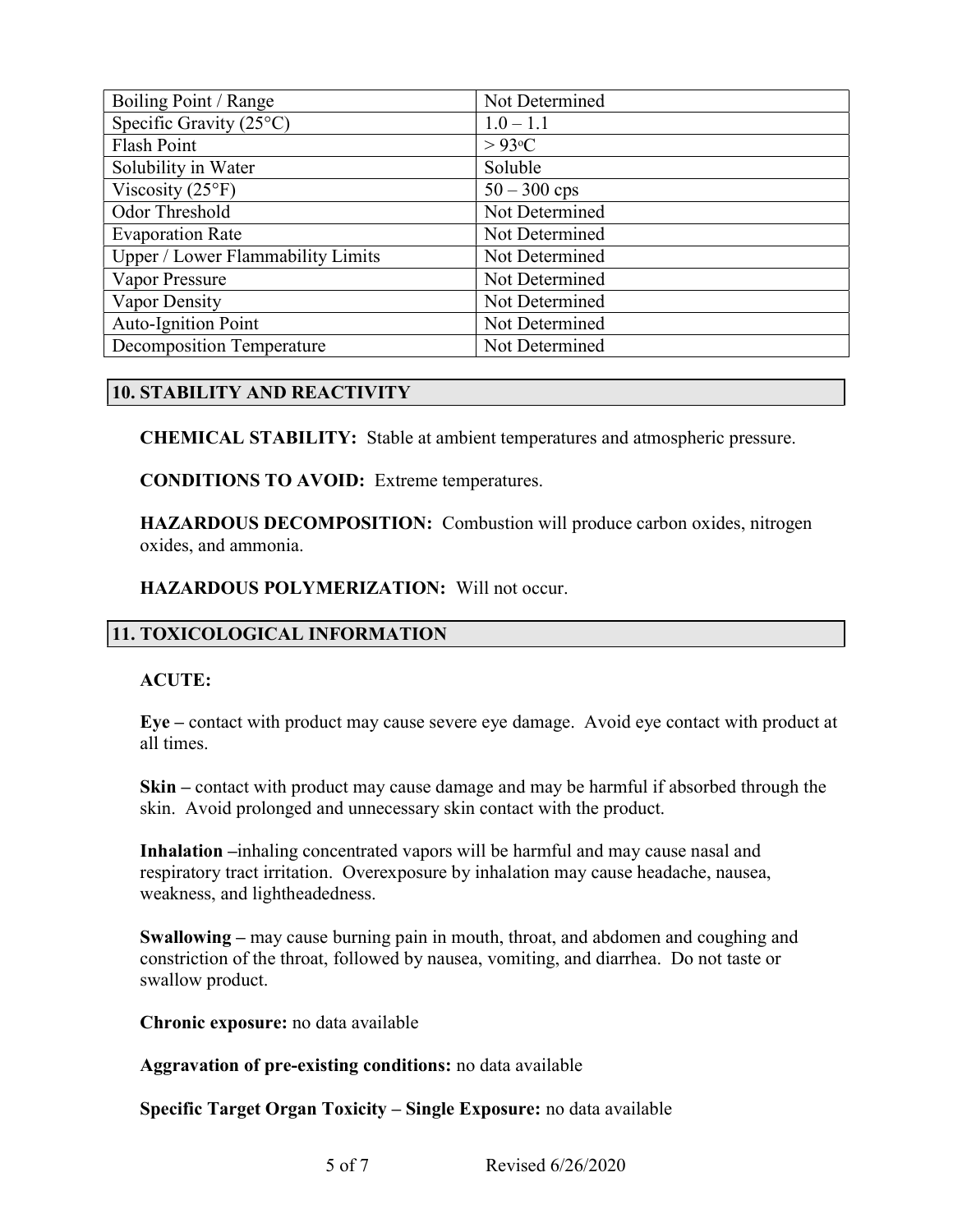Specific Target Organ Toxicity – Repeated Exposure: no data available

Germ Cell Mutagenicity: no data available

Reproductive Toxicity: no data available

Aspiration Hazard: no data available

# 12. ECOLOGICAL INFORMATION

ENVIRONMENTAL DATA: No information available.

## 13. DISPOSAL CONSIDERATIONS

DISPOSAL METHOD: Do not contaminate water, food, or feed by disposal.

PRODUCT DISPOSAL: Disposal of contents / container must be in compliance with local, state, and federal laws and regulations (contact local or state environmental agency for specific rules).

EMPTY CONTAINER: Empty containers must be handled properly due to product residue.

## 14. TRANSPORTATION INFORMATION

**SHIPPING DESCRIPTION:** Not regulated by U.S. Department of Transportation as a hazardous material.

### 15. REGULATORY INFORMATION

### SARA TITLE III (Superfund Amendments and Reauthorization Act)

 311 / 312 Hazard Categories – Acute and Chronic health hazard 313 Reportable Ingredients - 2-Butoxyethanol (glycol ether category), Isopropanol 302 - none

### 304 Emergency Planning

| Component      | $CAS \#$ | $Wt\%$       | $RO$ (lbs) |
|----------------|----------|--------------|------------|
| Diethanolamine | 111-42-2 | $\leq 0.1\%$ | 100        |

### CALIFORNIA SAFE DRINKING WATER & TOXIC ENFORCEMENT ACT

(PROPOSITION 65) – This product contains the following chemicals known to the state of California to cause cancer or reproductive toxicity.

| Component      | $CAS \#$ | $Wt\%$       |
|----------------|----------|--------------|
| Diethanolamine | 111-42-2 | $\leq 0.1\%$ |